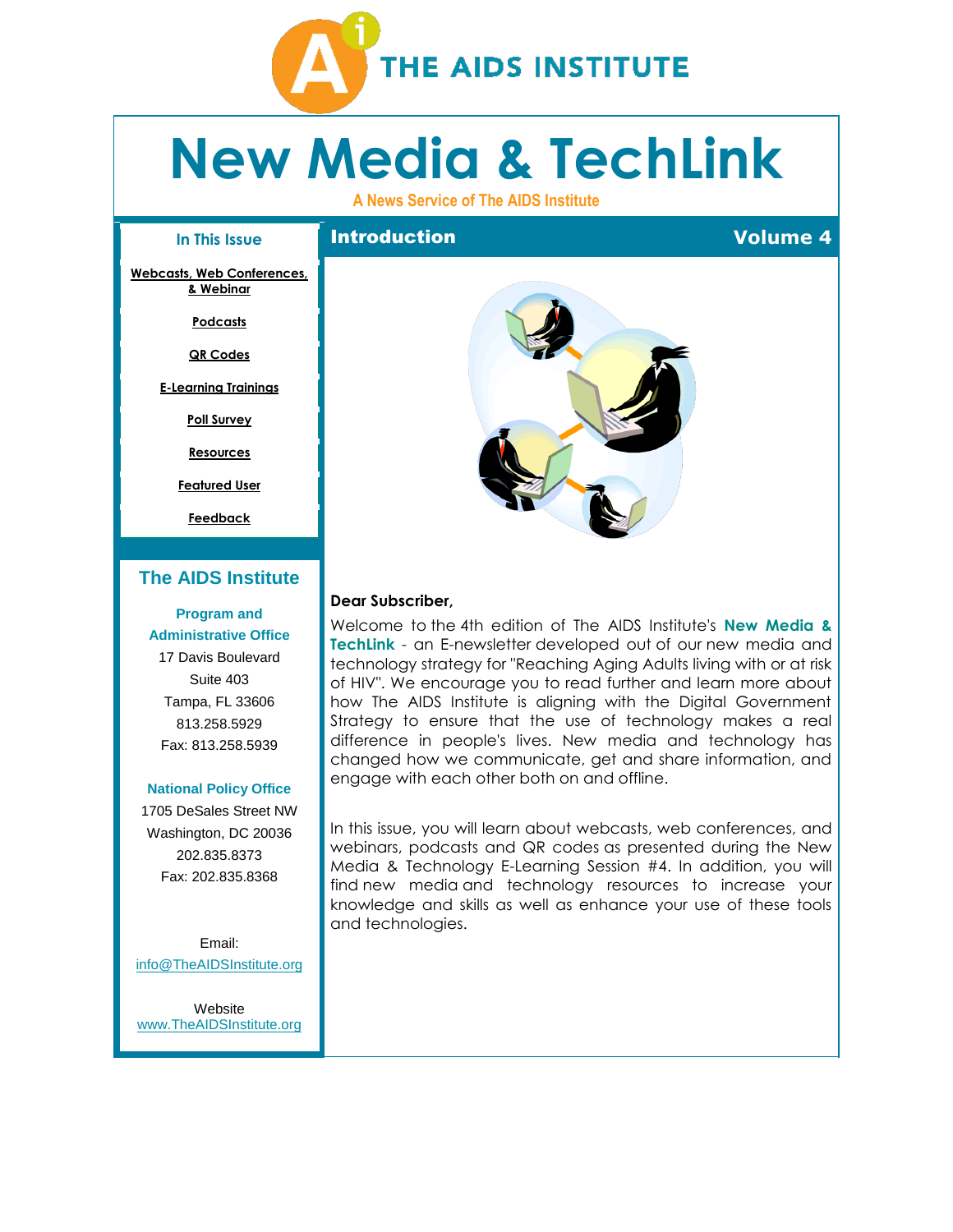



# <span id="page-1-0"></span>Webcasts, Web Conferences, and Webinars

### *Webcasts, web conferences, and webinars*

Webcasts, web conferences, and webinars are internet-based communication tools used to deliver information to a broad audience and to connect audiences with each other. They are typically used for convenience and collaboration among users.

## *Webcasts*

A webcast is a way of broadcasting audio and/or video over the internet. A webcast may either be distributed live or recorded, and may be a one-way presentation or presented interactively. You can host and/or participate from your own computer, and often can interact by phone or online through the webcasting program. It is very similar to television broadcasts. And, they are capable of reaching a tremendous amount of people. One important thing to keep in mind is that webcasts require an enormous amount of broadband width because the video streams as the conference/meeting is taking place.

## *Web conferences*

Web conferences are used to conduct live meetings or presentations over the internet. In a web conference, you can sit at your own computer or device and connect to other participants via the internet.

## *Webinars*

A webinar is a specific type of web conference. It is typically oneway, from the speaker(s) to the audience. A webinar can be collaborative and interactive and include online polling as well as question and answer sessions. In some cases, the presenter may speak over a standard telephone line and present information on the webinar screen. The audience can respond using their telephones or the features within the webinar system. For the most part, the speaker is simply disseminating the information to the audience.

*Benefits of using webcasts, web conferences, and webinars to reach aging adults living with or at risk of HIV infection*

For the purpose of reaching aging adults living with or at risk of HIV or providers who serve them, webcasts, web conferences and webinars are a convenient format in which to educate constituents and disseminate HIV/AIDS information domestically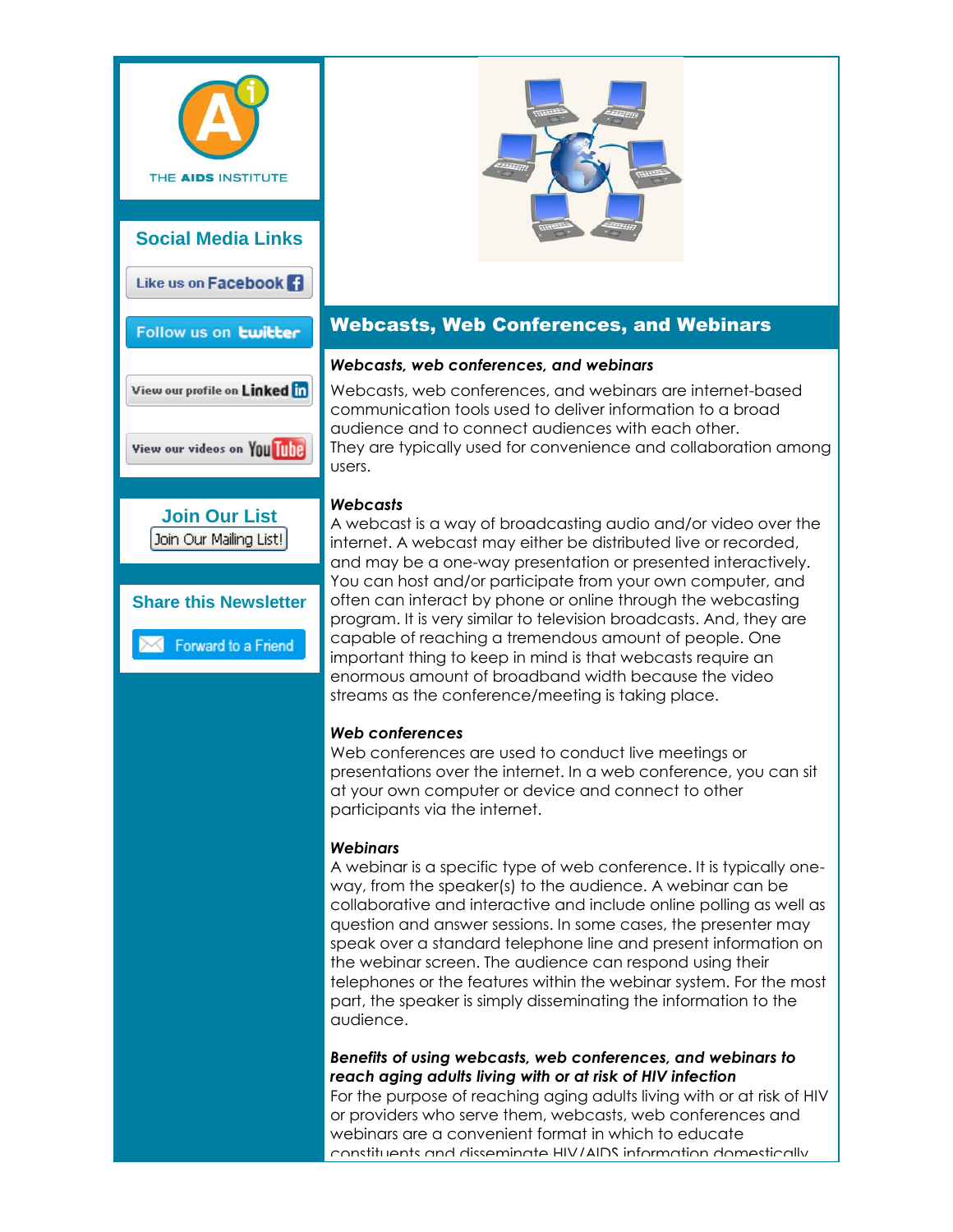and internationally. These tools can be used to host meetings with colleagues, conduct education sessions around HIV/AIDS topics, engage in discussions on current issues or concerns and be used to plan for HIV/AIDS related activities or events.

#### *Webinars~Common tools*

[\\*WebEx](http://r20.rs6.net/tn.jsp?t=n7g8hpoab.0.5xkw6qoab.8jy9x9dab.18492&ts=S0961&r=3&p=http%3A%2F%2Fwww.webex.com%2F%3Futm_source%3DThe%2BAIDS%2BInstitute%2527s%2BNew%2BMedia%2B%2526%2BTechLink%2BE-Newsletter-Volume%2B4%26utm_campaign%3DNewsletter%26utm_medium%3Demail) [\\*GoToWebinar/GoToMeeting](http://r20.rs6.net/tn.jsp?t=n7g8hpoab.0.4xkw6qoab.8jy9x9dab.18492&ts=S0961&r=3&p=http%3A%2F%2Fwww.gotomeeting.com%2Ffec%2Fwebinar%3Futm_source%3DThe%2BAIDS%2BInstitute%2527s%2BNew%2BMedia%2B%2526%2BTechLink%2BE-Newsletter-Volume%2B4%26utm_campaign%3DNewsletter%26utm_medium%3Demail) [\\*ReadyTalk](http://r20.rs6.net/tn.jsp?t=n7g8hpoab.0.aykw6qoab.8jy9x9dab.18492&ts=S0961&r=3&p=http%3A%2F%2Fwww.readytalk.com%2F%3Futm_source%3DThe%2BAIDS%2BInstitute%2527s%2BNew%2BMedia%2B%2526%2BTechLink%2BE-Newsletter-Volume%2B4%26utm_campaign%3DNewsletter%26utm_medium%3Demail)

The above services usually require a paid subscription

#### *Webinars~Free tools*

There are several different free software webinar programs:

1[\)MeetingBurner](http://r20.rs6.net/tn.jsp?t=n7g8hpoab.0.bykw6qoab.8jy9x9dab.18492&ts=S0961&r=3&p=https%3A%2F%2Fwww.meetingburner.com%2F%3Futm_source%3DThe%2BAIDS%2BInstitute%2527s%2BNew%2BMedia%2B%2526%2BTechLink%2BE-Newsletter-Volume%2B4%26utm_campaign%3DNewsletter%26utm_medium%3Demail) 2) AnyMeeting 3[\)Free Web Meeting](http://r20.rs6.net/tn.jsp?t=n7g8hpoab.0.dykw6qoab.8jy9x9dab.18492&ts=S0961&r=3&p=http%3A%2F%2Ffreewebmeeting.com%2F%3Futm_source%3DThe%2BAIDS%2BInstitute%2527s%2BNew%2BMedia%2B%2526%2BTechLink%2BE-Newsletter-Volume%2B4%26utm_campaign%3DNewsletter%26utm_medium%3Demail) 4[\)BigBlueButton](http://r20.rs6.net/tn.jsp?t=n7g8hpoab.0.eykw6qoab.8jy9x9dab.18492&ts=S0961&r=3&p=http%3A%2F%2Fwww.bigbluebutton.org%2F%3Futm_source%3DThe%2BAIDS%2BInstitute%2527s%2BNew%2BMedia%2B%2526%2BTechLink%2BE-Newsletter-Volume%2B4%26utm_campaign%3DNewsletter%26utm_medium%3Demail) 5[\)TokBox](http://r20.rs6.net/tn.jsp?t=n7g8hpoab.0.fykw6qoab.8jy9x9dab.18492&ts=S0961&r=3&p=http%3A%2F%2Ftokbox.com%2Fpricing%3Futm_source%3DThe%2BAIDS%2BInstitute%2527s%2BNew%2BMedia%2B%2526%2BTechLink%2BE-Newsletter-Volume%2B4%26utm_campaign%3DNewsletter%26utm_medium%3Demail) 6[\)ooVoo](http://r20.rs6.net/tn.jsp?t=n7g8hpoab.0.gykw6qoab.8jy9x9dab.18492&ts=S0961&r=3&p=http%3A%2F%2Fwww.oovoo.com%2Fhome.aspx%3Futm_source%3DThe%2BAIDS%2BInstitute%2527s%2BNew%2BMedia%2B%2526%2BTechLink%2BE-Newsletter-Volume%2B4%26utm_campaign%3DNewsletter%26utm_medium%3Demail) 7[\)Google+ Hangouts](http://r20.rs6.net/tn.jsp?t=n7g8hpoab.0.hykw6qoab.8jy9x9dab.18492&ts=S0961&r=3&p=https%3A%2F%2Fplus.google.com%2Fhangouts)



## <span id="page-2-0"></span>Podcasts

#### *Podcasts*

Podcasts are audio or video files that you can listen to or watch on your computer or mobile device. They are often free, short, and part of a series. You can subscribe to receive new podcasts automatically and stream or download them from a website or a variety of podcast directories such as [iTunes,](http://r20.rs6.net/tn.jsp?t=n7g8hpoab.0.iykw6qoab.8jy9x9dab.18492&ts=S0961&r=3&p=http%3A%2F%2Fwww.apple.com%2Fitunes%2F%3Futm_source%3DThe%2BAIDS%2BInstitute%2527s%2BNew%2BMedia%2B%2526%2BTechLink%2BE-Newsletter-Volume%2B4%26utm_campaign%3DNewsletter%26utm_medium%3Demail) [Podbean,](http://r20.rs6.net/tn.jsp?t=n7g8hpoab.0.jykw6qoab.8jy9x9dab.18492&ts=S0961&r=3&p=http%3A%2F%2Fwww.podbean.com%2F%3Futm_source%3DThe%2BAIDS%2BInstitute%2527s%2BNew%2BMedia%2B%2526%2BTechLink%2BE-Newsletter-Volume%2B4%26utm_campaign%3DNewsletter%26utm_medium%3Demail) or [SoundCloud.](http://r20.rs6.net/tn.jsp?t=n7g8hpoab.0.kykw6qoab.8jy9x9dab.18492&ts=S0961&r=3&p=https%3A%2F%2Fsoundcloud.com%2F%3Futm_source%3DThe%2BAIDS%2BInstitute%2527s%2BNew%2BMedia%2B%2526%2BTechLink%2BE-Newsletter-Volume%2B4%26utm_campaign%3DNewsletter%26utm_medium%3Demail)

#### *Who is using Podcasts?*

According to AIDS.gov:

\*17% of monthly online users reported viewing video podcasts only;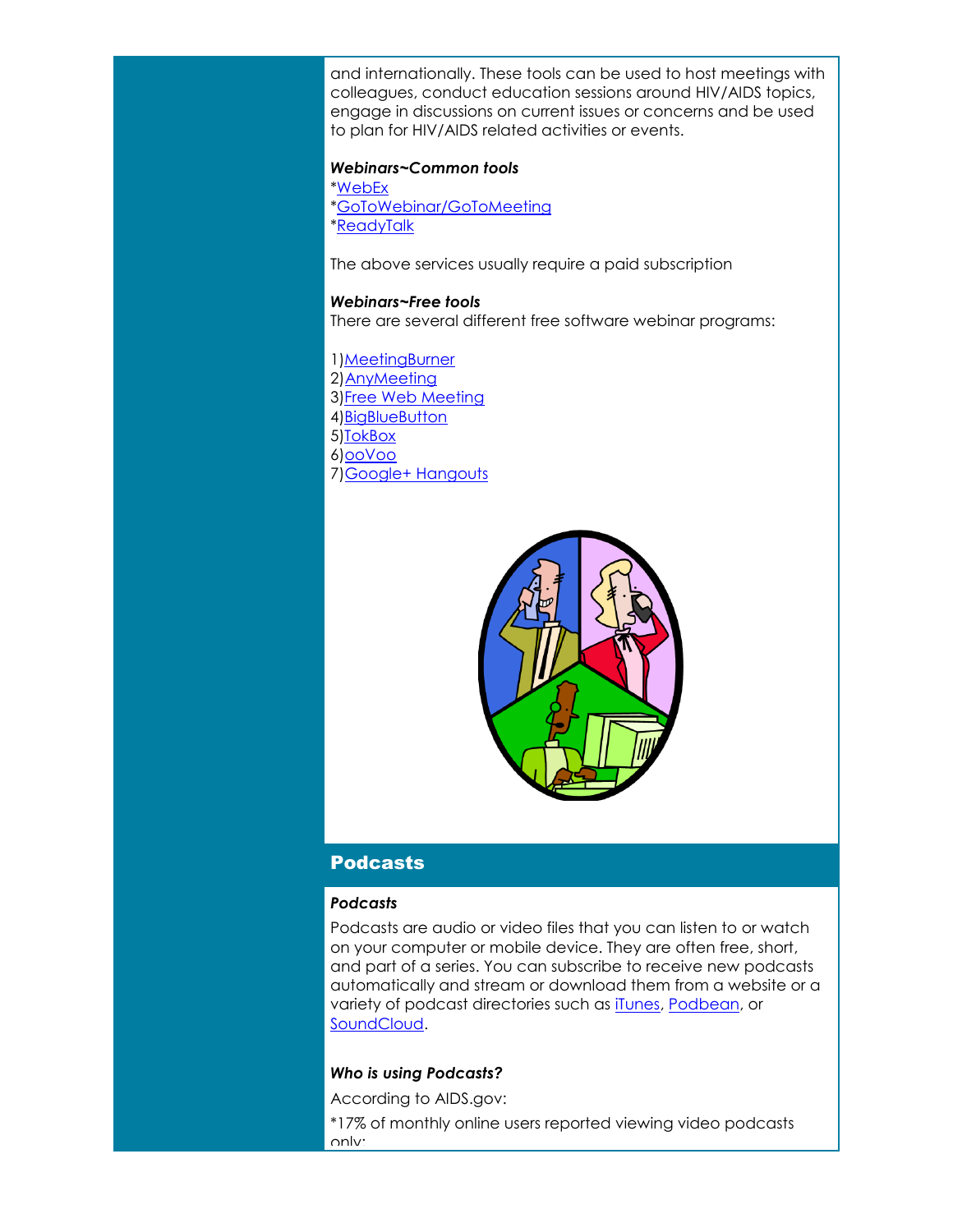\*31% reported to listening to audio only; and

\*52% reported viewing and listening to both video and audio within a given month.

\*29% of Americans above the age of 12 have listened to an audio podcast; and

\*26% of Americans above the age of 12 have viewed a video podcast.

\*45 millions consumers use iTunes each month for an average of 1 hour and 11 minutes.

#### *Benefits of using podcasts to reach aging adults living with or at risk of HIV infection*

Podcasts can be an easy and inexpensive way to provide information to your target audience(s). They also offer an alternative to reach aging adults living with or at risk of HIV. The following are benefits to using podcasts:

\*Educating target audiences about HIV prevention, testing, treatment, and research

\*Sharing information through interviews with scientists, healthcare professionals, policymakers, and people living with HIV

\*Providing information about national HIV/AIDS awareness days



# <span id="page-3-0"></span>QR Codes

#### *QR Codes*

QR stands for quick response. QR codes appear in a number of places. The QR codes are programmed to hold specific information about places and things.

"QR" codes store information in the form of a two-dimensional square barcode. QR codes direct users to mobile websites or videos, store text or contact information, call a phone number, and/or send text messages and emails.

People interact with QR codes by scanning the barcode with their mobile phone camera with an app. A QR reader application is needed to detect the QR code. You can download a QR reader application to your smartphone through a mobile application store. It is possible to track when, where, and how many people are scanning QR codes with Google Analytics, Bit.ly, and other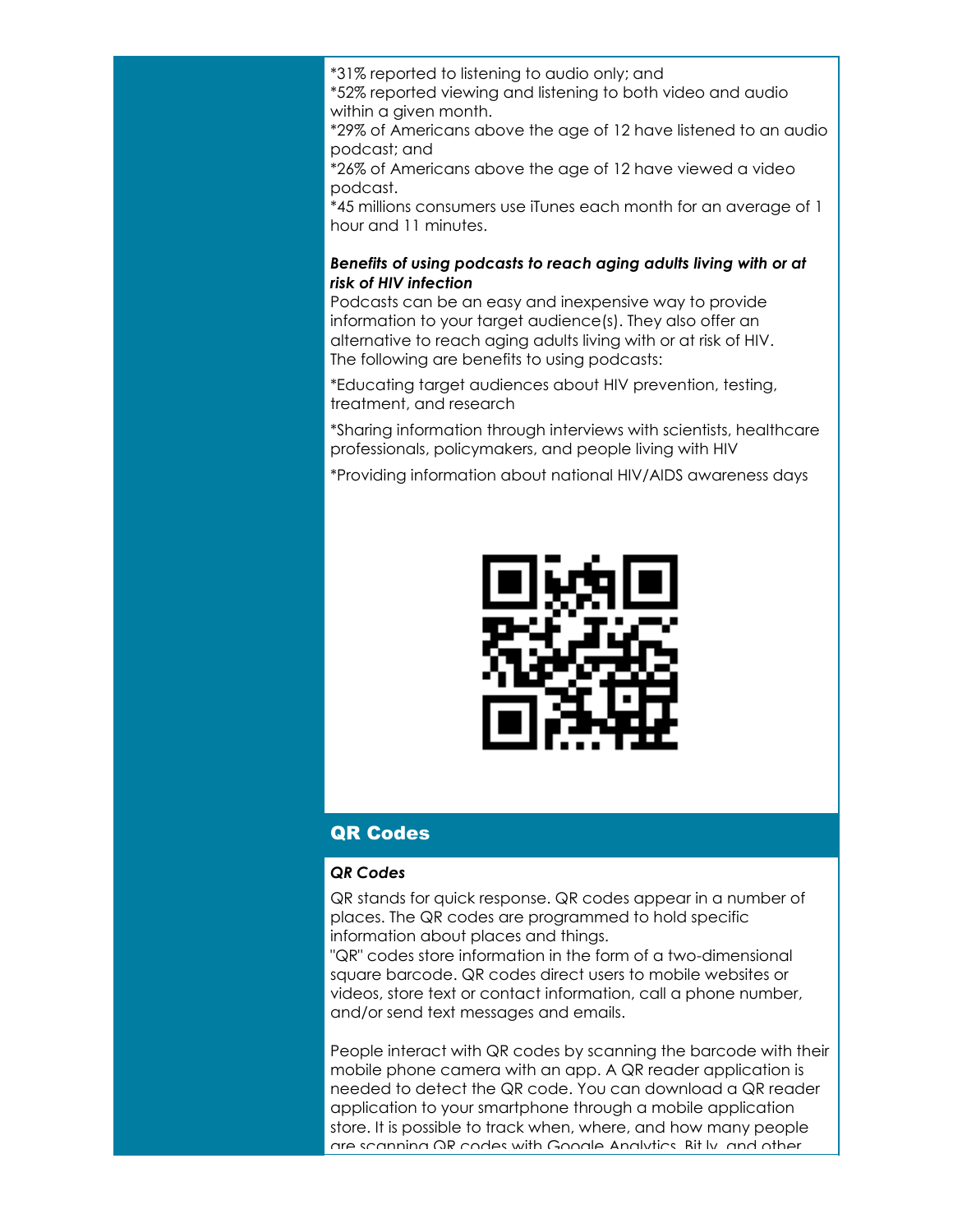#### services.

#### *Why QR Codes?*

To engage and draw the attention of adults over 50 living with or at risk of HIV, the QR codes can be designed using a variety of shapes, colors, and themes.

#### *Benefits of QR Codes for aging adults living with HIV or at risk of HIV infection*

QR codes can be used for aging adults concerning HIV to link detailed information on a number of topics, provide point of contacts for immediate download, and promote local, regional or national events. Organizations have the freedom to create their own unique QR code.

# <span id="page-4-0"></span>E-Learning Trainings

The following links are from the previous E-learning (EL) training sessions:

[Download the presentation from E-learning session #1](http://r20.rs6.net/tn.jsp?t=n7g8hpoab.0.lykw6qoab.8jy9x9dab.18492&ts=S0961&r=3&p=http%3A%2F%2Fwww.theaidsinstitute.org%2Fsites%2Fdefault%2Ffiles%2Fattachments%2FThe%2520AIDS%2520Institute%2520New%2520Media%2520Tech%2520E%2520learning%2520Session%25201.pdf%3Futm_source%3DThe%2BAIDS%2BInstitute%2527s%2BNew%2BMedia%2B%2526%2BTechLink%2BE-Newsletter-Volume%2B4%26utm_campaign%3DNewsletter%26utm_medium%3Demail)

[Download the presentation from E-learning session #2](http://r20.rs6.net/tn.jsp?t=n7g8hpoab.0.mykw6qoab.8jy9x9dab.18492&ts=S0961&r=3&p=http%3A%2F%2Fwww.theaidsinstitute.org%2Fsites%2Fdefault%2Ffiles%2Fattachments%2FThe%2520AIDS%2520Institute%2520New%2520Media%2520Tech%2520E%2520learning%2520Session%25202.pdf%3Futm_source%3DThe%2BAIDS%2BInstitute%2527s%2BNew%2BMedia%2B%2526%2BTechLink%2BE-Newsletter-Volume%2B4%26utm_campaign%3DNewsletter%26utm_medium%3Demail)

[Download the presentation from E-learning session #3](http://r20.rs6.net/tn.jsp?t=n7g8hpoab.0.nykw6qoab.8jy9x9dab.18492&ts=S0961&r=3&p=http%3A%2F%2Fwww.theaidsinstitute.org%2Fsites%2Fdefault%2Ffiles%2Fattachments%2FThe%2520AIDS%2520Institute%2520New%2520Media%2520%2520Tech%2520E-learning%2520Session%25203-9%252019%252013.pdf%3Futm_source%3DThe%2BAIDS%2BInstitute%2527s%2BNew%2BMedia%2B%2526%2BTechLink%2BE-Newsletter-Volume%2B4%26utm_campaign%3DNewsletter%26utm_medium%3Demail) 

# <span id="page-4-1"></span>Poll Survey

Thank you for participating and providing feedback in the New Media and Technology Survey. Your feedback helped support The AIDS Institute in identifying topics and relevant content for the Elearning sessions and the New Media & Techlink E-Newsletter. We hope you found the information and resources useful and increase individual usage of these new media tools and technologies.

### <span id="page-4-2"></span>**Resources**

AIDS.gov [AIDS.gov-New Media](http://r20.rs6.net/tn.jsp?t=n7g8hpoab.0.robmyqoab.8jy9x9dab.18492&ts=S0961&r=3&p=http%3A%2F%2Fwww.aids.gov%2Fusing-new-media%2F%3Futm_source%3DThe%2BAIDS%2BInstitute%2527s%2BNew%2BMedia%2B%2526%2BTechLink%2BE-Newsletter-Volume%2B4%26utm_campaign%3DNewsletter%26utm_medium%3Demail)

Best free webinar software [http://www.freshtechtips.com/2012/01/9-best-free-webinar](http://r20.rs6.net/tn.jsp?t=n7g8hpoab.0.oykw6qoab.8jy9x9dab.18492&ts=S0961&r=3&p=http%3A%2F%2Fwww.freshtechtips.com%2F2012%2F01%2F9-best-free-webinar-software-for.html%3Futm_source%3DThe%2BAIDS%2BInstitute%2527s%2BNew%2BMedia%2B%2526%2BTechLink%2BE-Newsletter-Volume%2B4%26utm_campaign%3DNewsletter%26utm_medium%3Demail)[software-for.html](http://r20.rs6.net/tn.jsp?t=n7g8hpoab.0.oykw6qoab.8jy9x9dab.18492&ts=S0961&r=3&p=http%3A%2F%2Fwww.freshtechtips.com%2F2012%2F01%2F9-best-free-webinar-software-for.html%3Futm_source%3DThe%2BAIDS%2BInstitute%2527s%2BNew%2BMedia%2B%2526%2BTechLink%2BE-Newsletter-Volume%2B4%26utm_campaign%3DNewsletter%26utm_medium%3Demail)

QR code generator [http://www.the-qrcode-generator.com/](http://r20.rs6.net/tn.jsp?t=n7g8hpoab.0.pykw6qoab.8jy9x9dab.18492&ts=S0961&r=3&p=http%3A%2F%2Fwww.the-qrcode-generator.com%2F%3Futm_source%3DThe%2BAIDS%2BInstitute%2527s%2BNew%2BMedia%2B%2526%2BTechLink%2BE-Newsletter-Volume%2B4%26utm_campaign%3DNewsletter%26utm_medium%3Demail)

<span id="page-4-3"></span>Featured New Media & Technology User